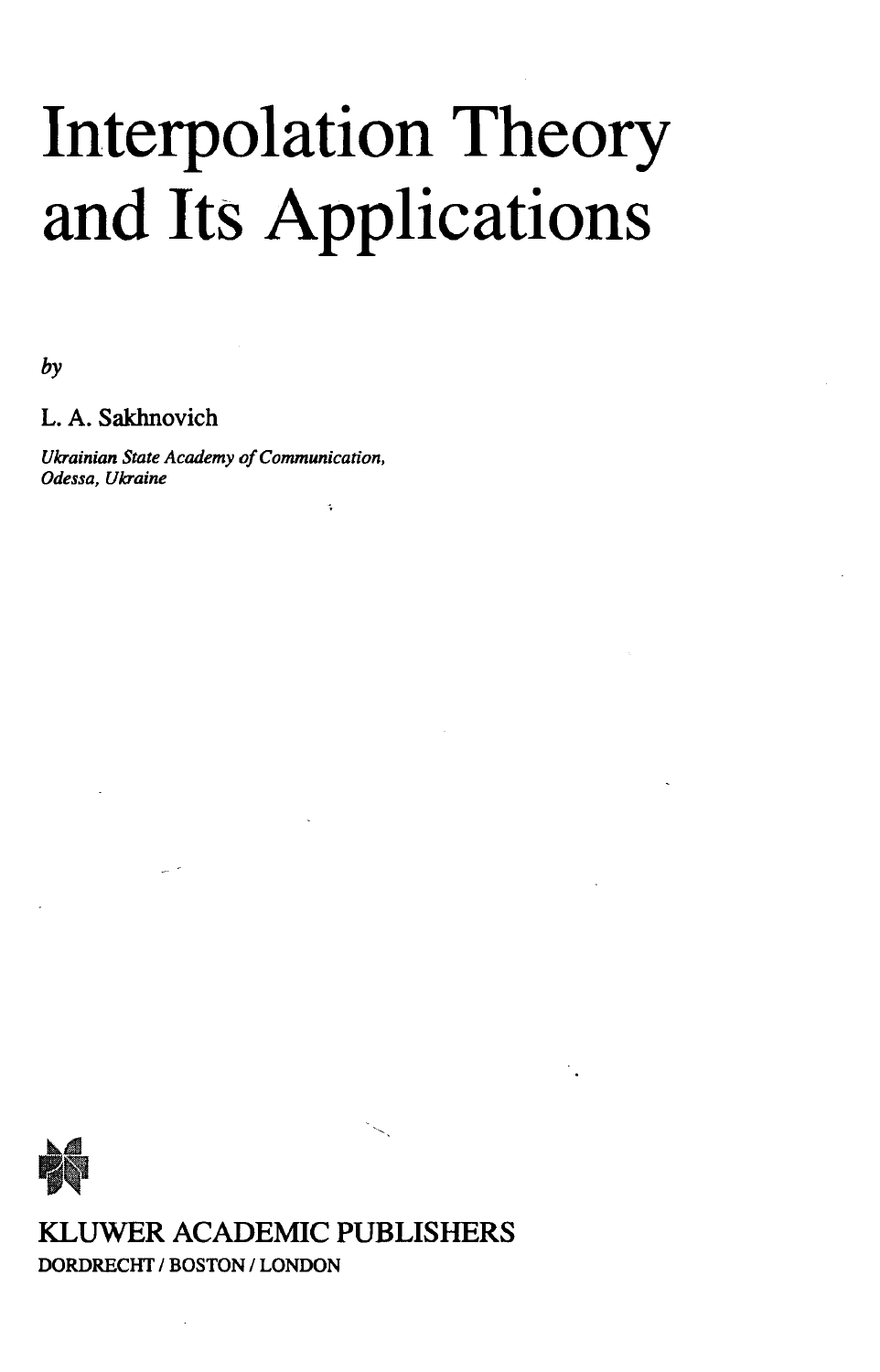## Table of Contents

| Introduction. | IX                                                                                                                                                                                                                                  |
|---------------|-------------------------------------------------------------------------------------------------------------------------------------------------------------------------------------------------------------------------------------|
|               | Chapter 1. OPERATOR IDENTITIES AND INTERPOLATION<br><b>PROBLEMS</b><br>1                                                                                                                                                            |
|               |                                                                                                                                                                                                                                     |
|               | 1.1. Operator identities and statement of the problem<br>1                                                                                                                                                                          |
|               | 1.2. A matrix inequality $\ldots$ $\ldots$ $\ldots$ $\ldots$ $\ldots$ $\ldots$ $\ldots$ $\ldots$<br>4                                                                                                                               |
|               | 1.3. A transformed inequality<br>$\frac{1}{2}$ , $\frac{1}{2}$ , $\frac{1}{2}$ , $\frac{1}{2}$ , $\frac{1}{2}$ , $\frac{1}{2}$ , $\frac{1}{2}$ , $\frac{1}{2}$ , $\frac{1}{2}$ , $\frac{1}{2}$ , $\frac{1}{2}$ , $\frac{1}{2}$<br>6 |
|               | <b>1.4.</b> The solution of non-degenerate interpolation problems<br>9                                                                                                                                                              |
|               | 12                                                                                                                                                                                                                                  |
|               | 1.6. Degenerate problems, a regularization method<br>14                                                                                                                                                                             |
|               | 1.7. Examples<br>. . 18                                                                                                                                                                                                             |
|               | <b>Chapter 2. INTERPOLATION PROBLEMS IN THE UNIT CIRCLE</b> 23                                                                                                                                                                      |
|               | 2.1. Operator identities and statement of the problem<br>23                                                                                                                                                                         |
|               | <b>2.2.</b> Abstract matrix inequality $\ldots$ $\ldots$ $\ldots$ $\ldots$ $\ldots$ $\ldots$<br>25                                                                                                                                  |
|               | 2.3. A transformed inequality<br>27<br><u>and a straight and a straight and</u>                                                                                                                                                     |
|               | <b>2.4.</b> The solution of non-degenerate interpolation problems 30                                                                                                                                                                |
|               | $\mathbf{r}$ , and $\mathbf{r}$ , and $\mathbf{r}$ , and $\mathbf{r}$<br>33<br>2.5. Examples                                                                                                                                        |
|               | <b>Chapter 3. HERMITIAN-POSITIVE FUNCTIONS OF SEVERAL</b><br>VARIABLES<br>36                                                                                                                                                        |
|               | 36<br><b>3.1.</b> Auxiliary section $\cdots$<br>and the state of the state of the state of the state of the state of the state of the state of the state of the                                                                     |
|               | 3.2. Non-extendible Hermitian-positive functions of two variables<br>37<br>(discrete case)                                                                                                                                          |
|               | 3.3. Non-extendible Hermitian-positive functions of three variables<br>(discrete case)<br>42                                                                                                                                        |
|               | <b>3.4.</b> Continuous variant of extension problem<br>43                                                                                                                                                                           |
|               | <b>3.5.</b> Concrete examples instead of existence theorems<br>44                                                                                                                                                                   |
|               | 3.6. Non-negative polynomials which cannot be represented<br>in the form of the squares sum<br>. 45                                                                                                                                 |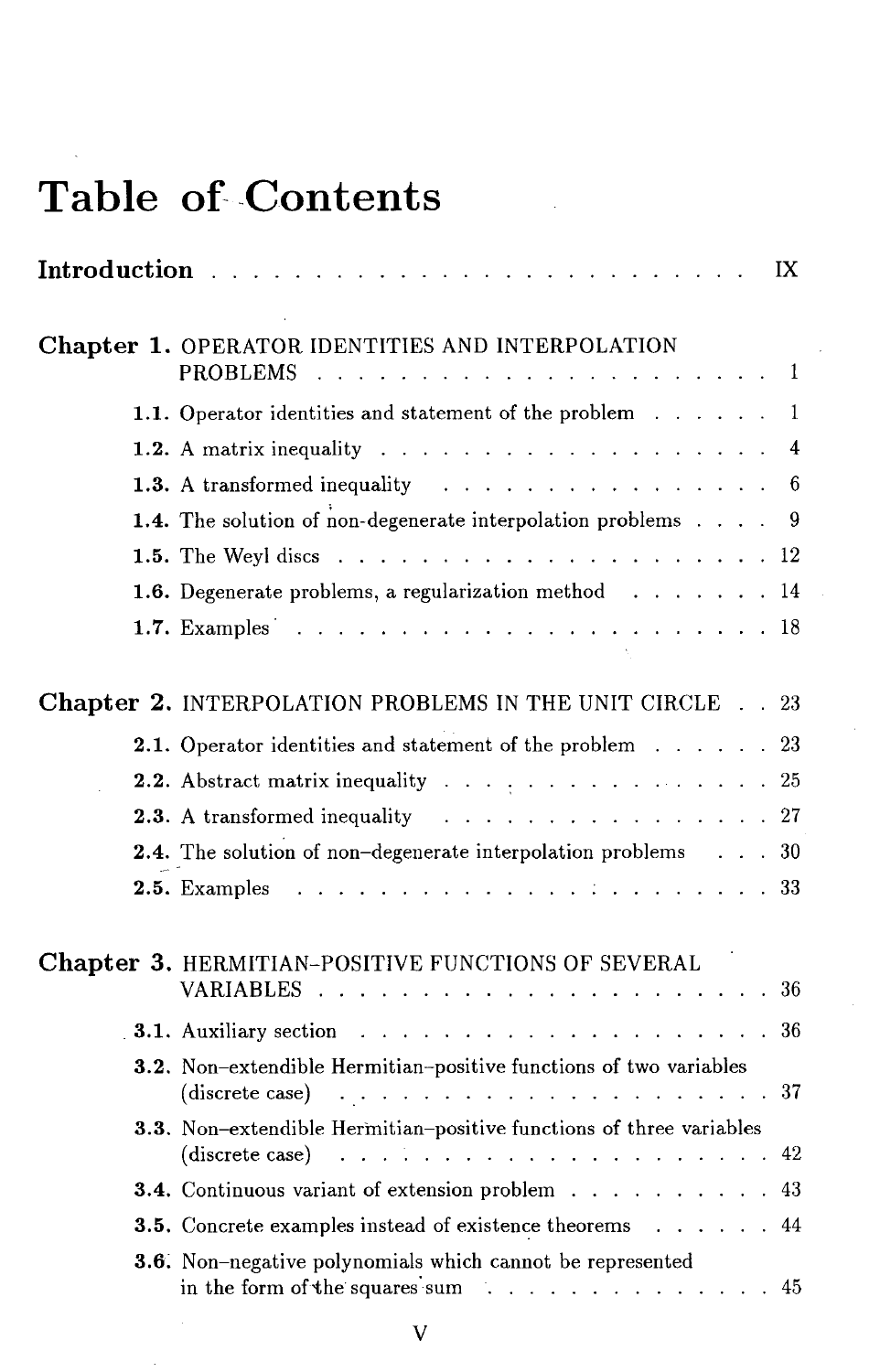| <b>Chapter 4. DE BRANGES SPACES OF ENTIRE FUNCTIONS  52</b>                                                                                                                                                                                                                                                           |     |
|-----------------------------------------------------------------------------------------------------------------------------------------------------------------------------------------------------------------------------------------------------------------------------------------------------------------------|-----|
| 4.1. De Branges spaces $\ldots$ $\ldots$ $\ldots$ $\ldots$ $\ldots$ $\ldots$ $\ldots$ 52                                                                                                                                                                                                                              |     |
| <b>4.2.</b> De Branges matrices $\ldots$ $\ldots$ $\ldots$ $\ldots$ $\ldots$ $\ldots$ $\ldots$ 53                                                                                                                                                                                                                     |     |
| <b>4.3.</b> The Parseval Equality $\ldots$ $\ldots$ $\ldots$ $\ldots$ $\ldots$ $\ldots$ $\ldots$ 55                                                                                                                                                                                                                   |     |
| <b>4.4.</b> A functional model $\ldots$ $\ldots$ $\ldots$ $\ldots$ $\ldots$ $\ldots$ $\ldots$ 56                                                                                                                                                                                                                      |     |
| <b>4.5.</b> On the linear equivalence of operators $\ldots \ldots \ldots \ldots \ldots$ 58                                                                                                                                                                                                                            |     |
| <b>4.6.</b> The Parseval equality (continuation) $\ldots \ldots \ldots \ldots \ldots 64$                                                                                                                                                                                                                              |     |
| <b>Chapter 5. DEGENERATE PROBLEMS (MATRIX CASE)</b> 66                                                                                                                                                                                                                                                                |     |
| 5.1. Canonical representations                                                                                                                                                                                                                                                                                        | 66  |
| 5.2. Solution of matrix inequality 71                                                                                                                                                                                                                                                                                 |     |
| <b>5.3.</b> Degenerate problems in the unit circle $\ldots$                                                                                                                                                                                                                                                           | 76  |
| <b>Chapter 6. CONCRETE INTERPOLATION PROBLEMS</b> 80                                                                                                                                                                                                                                                                  |     |
| <b>6.1.</b> Tangential problem $\ldots$ $\ldots$ $\ldots$ $\ldots$ $\ldots$ $\ldots$ $\ldots$ $\ldots$ 81                                                                                                                                                                                                             |     |
| 6.2. Interpolation problems for the class of bounded functions 82                                                                                                                                                                                                                                                     |     |
| <b>6.3.</b> Schur problem $\ldots \ldots \ldots \ldots \ldots \ldots \ldots \ldots \ldots 85$                                                                                                                                                                                                                         |     |
| <b>6.4.</b> The Nevanlinna–Pick problem in the circle 88                                                                                                                                                                                                                                                              |     |
| 6.5. Generalized stationary processes 89                                                                                                                                                                                                                                                                              |     |
| Chapter 7. EXTREMAL PROBLEMS                                                                                                                                                                                                                                                                                          | 92  |
| 7.1. Extremal Interpolation Problem                                                                                                                                                                                                                                                                                   | 92  |
| 7.2. Schur extremal problem 99                                                                                                                                                                                                                                                                                        |     |
| 7.3. Nevanlinna-Pick extremal problem 102                                                                                                                                                                                                                                                                             |     |
| 7.4. Maximal jump problem $\ldots$ 104                                                                                                                                                                                                                                                                                |     |
| Chapter 8. SPECTRAL PROBLEMS FOR CANONICAL SYSTEMS<br>OF DIFFERENCE EQUATIONS<br><u>na na manana na manana na manana na manana na manana na manana na manana na manana na manana na manana na manana na manana na manana na manana na manana na manana na manana na manana na manana na manana na manana na manan</u> | 109 |
| 8.1. Direct and Inverse Spectral Problems on the Half-axis                                                                                                                                                                                                                                                            | 109 |
| 8.2. The connection of the canonical systems with the classical<br>systems                                                                                                                                                                                                                                            | 116 |
| 8.3. Livsic-Brodskii nodes and spectral theory<br>$\mathbf{r}$ and $\mathbf{r}$ and $\mathbf{r}$ and $\mathbf{r}$                                                                                                                                                                                                     | 123 |
|                                                                                                                                                                                                                                                                                                                       |     |

Ļ

 $\ddot{\phantom{a}}$ 

 $\ddot{\phantom{a}}$ 

J.